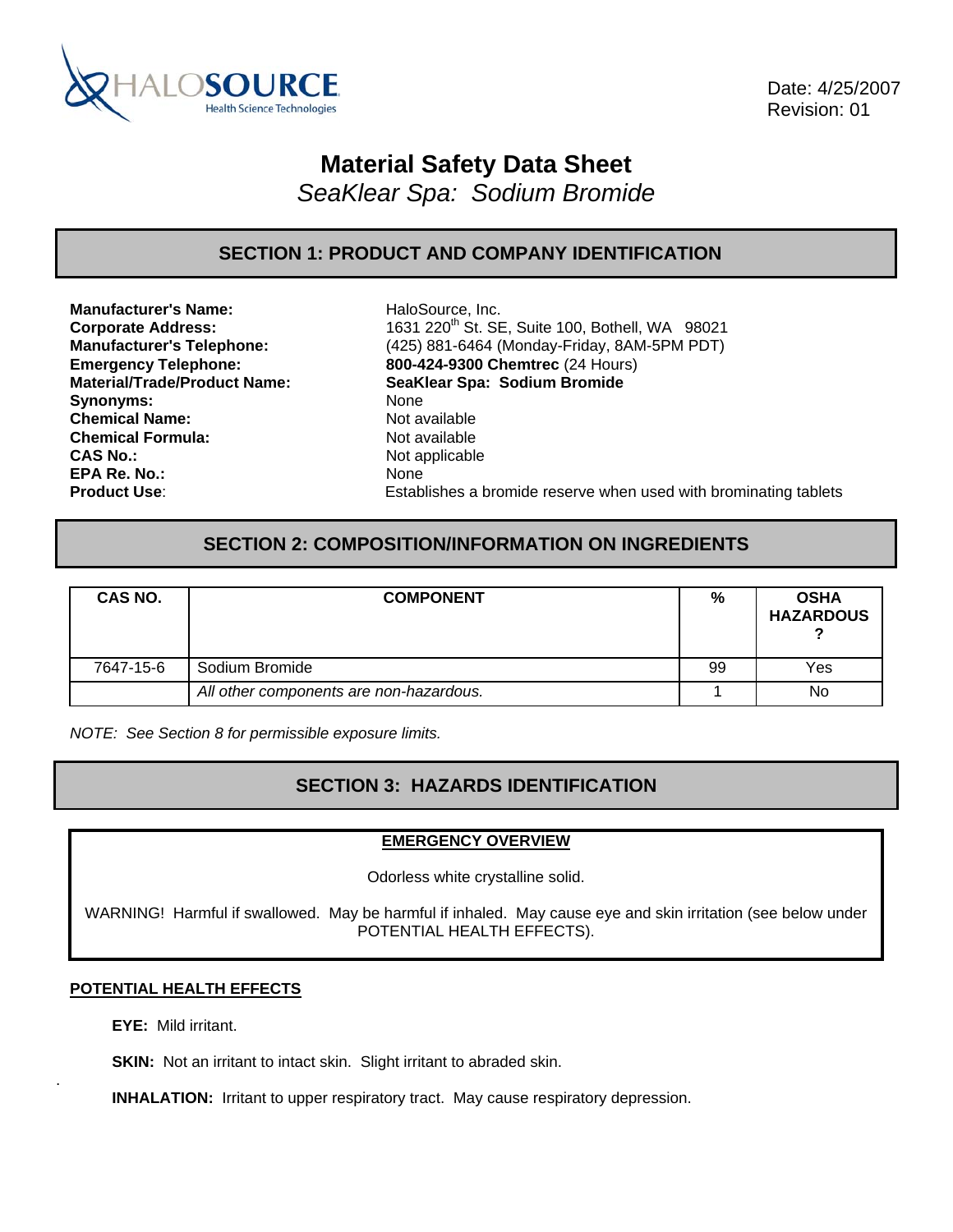### *SeaKlear Spa: Sodium Bromide Page Number: 2 of 7*

**INGESTION:** May cause drowsiness, muscular in coordination, abdominal pain, nausea, and/or vomiting if ingested.

**CHRONIC EXPOSURE/CARCINOGENICITY:** Repeated skin contact may cause dermatitis. Repeated oral intake of bromides (>9 mg/kg body weight/day) may affect the central nervous system. Warning symptoms include mental dullness, slurred speech, weakened memory, apathy, anorexia, constipation, drowsiness, and loss of sensitivity to touch and pain.

This material is not known to cause cancer in animals or humans.

**SIGNS AND SYMPTOMS OF OVEREXPOSURE:** May cause respiratory depression, stinging, burning, and/or coughing if inhaled. May irritate eyes with stinging, watering, inflammation. May irritate skin with redness, swelling, and scab formation. May cause drowsiness, muscular in coordination, abdominal pain, nausea, and/or vomiting if ingested.

### **AGGRAVATION OF PRE-EXISTING CONDITIONS:** None known.

**POTENTIAL ENVIRONMENTAL EFFECTS:** Sodium bromide is an inorganic salt, which fully dissociates in aquatic environment to bromide and sodium ions. It also undergoes degradation in soil to bromide ion (no further degradation or biodegradation will occur.)

### **SECTION 4: FIRST AID MEASURES**

#### **FIRST AID PROCEDURES**

**EYE CONTACT:** Immediately flush with large amounts of water for at least 15 minutes, occasionally lifting the upper and lower eyelids. Call a physician at once.

**SKIN CONTACT:** Remove contaminated clothing, wash skin thoroughly with mild soap and plenty of water for at least 15 minutes. Wash clothing before re-use. Get medical attention if irritation occurs.

**INHALATION:** Remove to fresh air. If breathing is difficult, administer oxygen. If not breathing, give artificial respiration. Call a physician.

**INGESTION:** Do not induce vomiting unless directed to do so by medical personnel. Wash mouth thoroughly with plenty of water and give water to drink. *Do not give anything by mouth if the person is unconscious*. Call a physician at once.

### **NOTE TO PHYSICIANS:** Not available.

### **SECTION 5: FIRE FIGHTING MEASURES**

**UPPER FLAMMABLE LIMIT:** Not available **LOWER FLAMMABLE LIMIT:** Not available

**FLASH POINT:** Not available **AUTOIGNITION TEMPERATURE:** Not available **FLAMMABLITY CLASS (OSHA):** Not applicable **FLAME PROPAGATION/BURNING RATE:** Not available

**UNIQUE FIRE PROPERTIES:** Will decompose from 800°C releasing poisonous and corrosive fumes of hydrogen bromide and sodium oxide.

HAZARDOUS COMBUSTION PRODUCTS: Will decompose from 800°C releasing poisonous and corrosive fumes of hydrogen bromide and sodium oxide.

**EXTINGUISHING MEDIA:** Use extinguishing media appropriate to surrounding fire.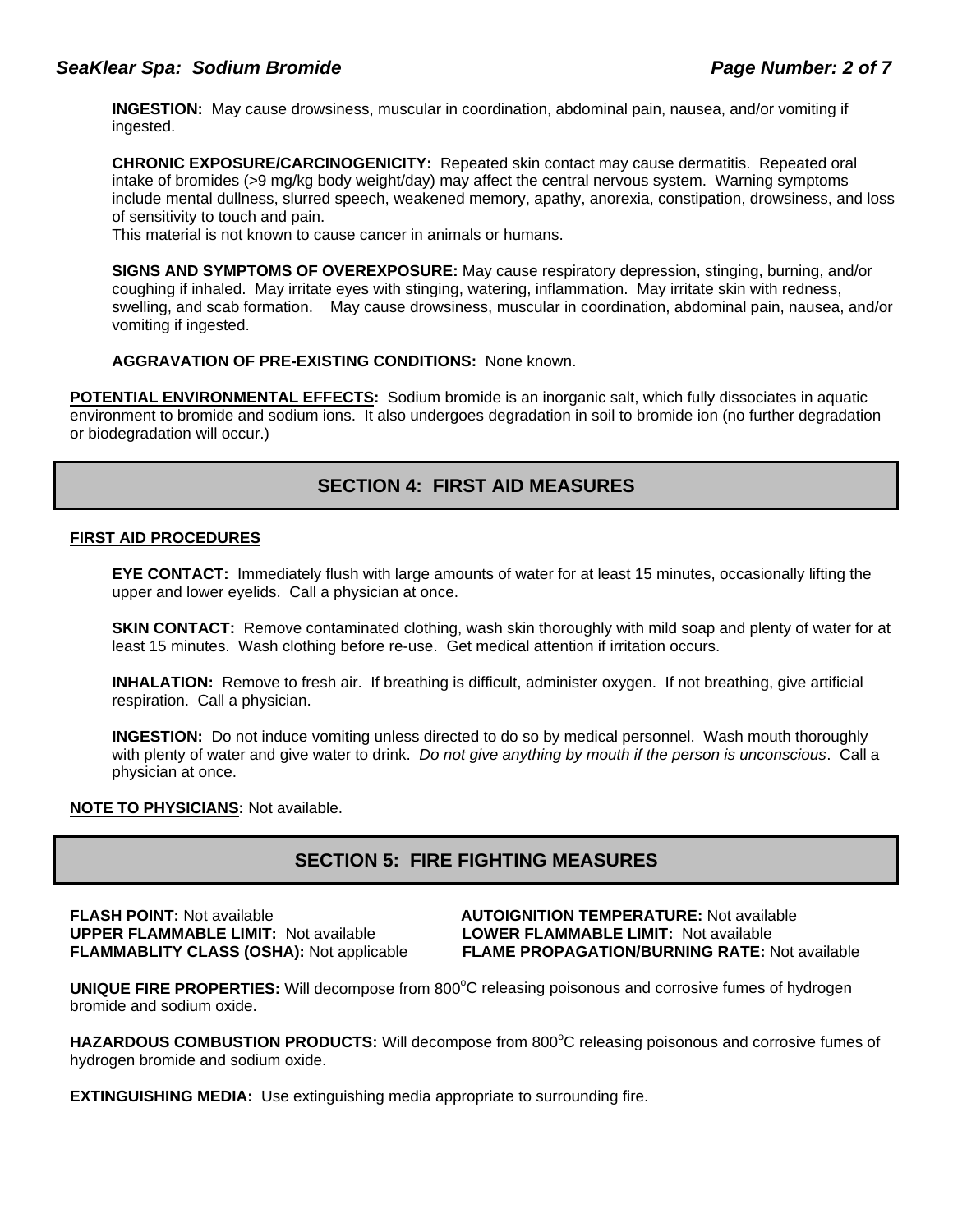### *SeaKlear Spa: Sodium Bromide Page Number: 3 of 7*

**PROTECTION OF FIREFIGHTERS:** Use water to cool containers exposed to fire. Provide firefighters with selfcontained breathing apparatus in positive pressure mode.

### **SECTION 6: ACCIDENTAL RELEASE MEASURES**

PERSONAL PROTECTIVE EQUIPMENT: See Section 8 (Personal Protective Equipment).

**ENVIRONMENTAL PRECAUTIONS:** Sodium bromide is an inorganic salt, which fully dissociates in aquatic environment to bromide and sodium ions. It also undergoes degradation in soil to bromide ion (no further degradation or biodegradation will occur.)

**METHODS FOR CLEANING UP:** Sweep up and place in bag and half for waste disposal or possible re-use. Ventilate are and wash spill site after material pickup is complete.

# **SECTION 7: HANDLING AND STORAGE**

### **SAFE** *HANDLING* **RECOMMENDATIONS**

**VENTILATION:** Use with adequate ventilation.

**FIRE PREVENTION:** No special requirements, material is not flammable.

**SPECIAL HANDLING REQUIREMENTS:** Avoid bodily contact. Wash hands thoroughly after handling.

#### **SAFE** *STORAGE* **RECOMMENDATIONS**

**CONTAINMENT:** Keep container closed when not in use.

**STORAGE ROOM RECOMMENDATIONS:** Keep in a well-ventilated room away from incompatible materials.

**INCOMPATIBLE MATERIALS:** Strong acids, strong oxidizers, heavy metal salts. Reacts explosively with bromine trifluoride.

**STORAGE CONDITIONS:** Do not allow product to be heated above 800°C.

### **SECTION 8: EXPOSURE CONTROLS/PERSONAL PROTECTION**

**ENGINEERING CONTROLS:** Use process enclosures, local exhaust ventilation, or other engineering controls to keep airborne below recommended exposure limits. If user operations generate dust, fumes or mist, use ventilation to keep exposure to airborne contaminants below the exposure limits.

### **PERSONAL PROTECTIVE EQUIPMENT (PPE)**

**EYE/FACE PROTECTION:** Wear safety glasses with side shields or goggles.

**SKIN PROTECTION: Lab coat.** 

**HAND PROTECTION**: Wear gloves.

**RESPIRATORY PROTECTION:** Use a dust mask/respirator. A respiratory protection program that meets OSHA's 29 CFR 1910.134 and ANSI Z88.2 requirements must be followed whenever workplace conditions warrant a respirator's use.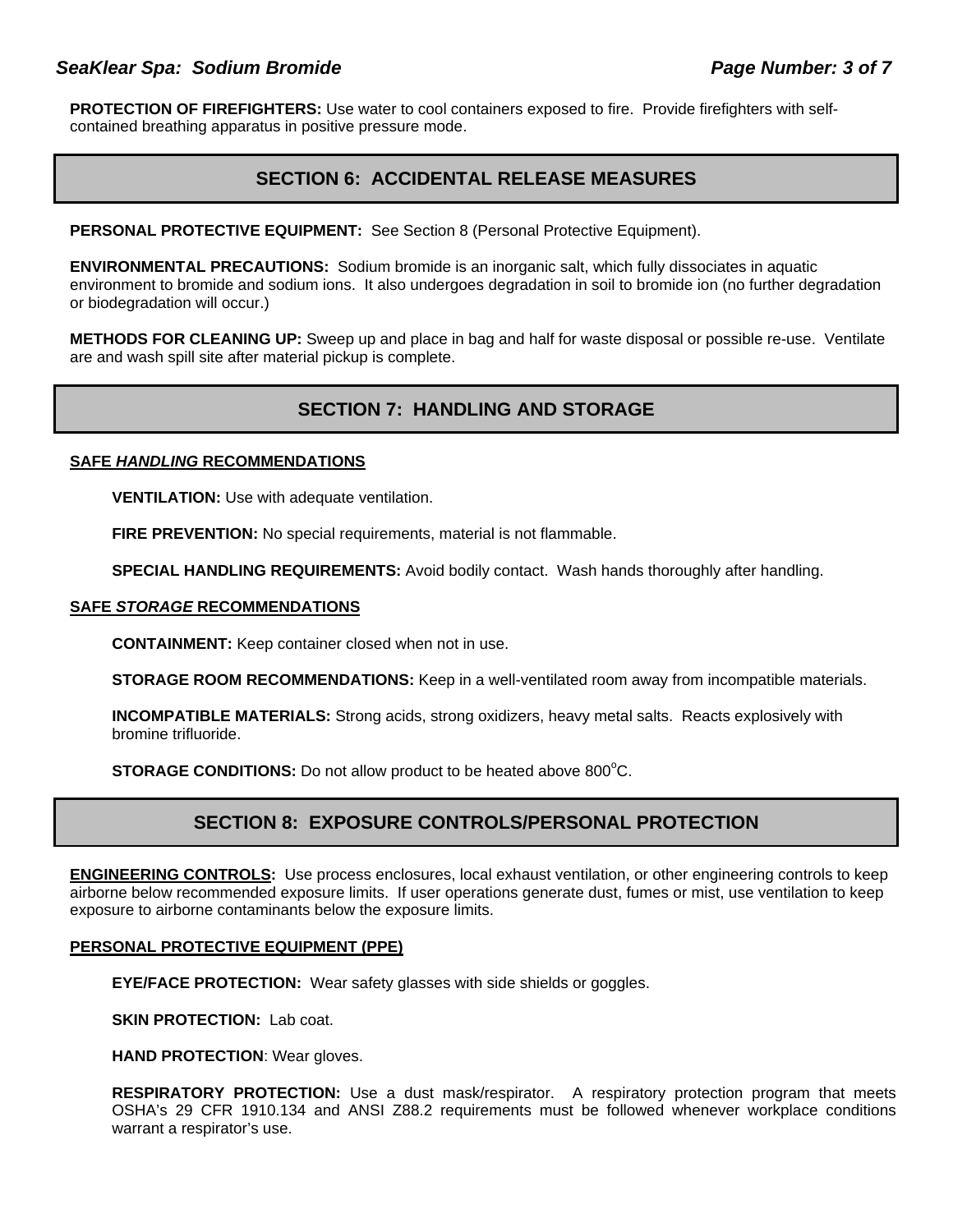**GOOD HYGEIENE/WORK PRACTICES:** Always follow good hygiene/work practices by avoiding vapors or mists and contact with eyes and skin. Thoroughly wash hands after handling and before eating or drinking. Always wear the appropriate PPE when repairing or performing maintenance on contaminated equipment.

### **EXPOSURE GUIDELINES**

| <b>PERMISSIBLE EXPOSURE LIMITS</b> |            |             |              |             |             |             |
|------------------------------------|------------|-------------|--------------|-------------|-------------|-------------|
| INGREDIENT                         | OSHA       |             | <b>WISHA</b> |             | ACGIH (TLV) |             |
| CAS NO.                            | TWA        | <b>STEL</b> | TWA          | <b>STEL</b> | TWA         | <b>STEL</b> |
| Not applicable                     | <b>Not</b> | Not         | <b>Not</b>   | <b>Not</b>  | <b>Not</b>  | <b>Not</b>  |
|                                    | applicable | applicable  | applicable   | applicable  | applicable  | applicable  |

### **SECTION 9: PHYSICAL AND CHEMICAL PROPERTIES**

**COLOR:** White **SHAPE:** Crystalline **SHAPE:** Crystalline **PHYSICAL FORM:** Solid **PHYSICAL FORM: Solid pH:** Not available **VAPOR PRESSURE:** 1mm Hg @ 806°C **VAPOR DENSITY:** Not available **BOILING POINT:** 1390°C **MELTING POINT:** 755°C **FREEZING POINT:** Not available **SOLUBILITY IN WATER:** 94.6g/100ml @ 25°C **SPECIFIC GRAVITY OR DENSITY:** 3.203

*NOTE: These physical data are typical values based on material tested but may vary from sample to sample. Values should not be construed as a guaranteed analysis of any specific lot or as specifications.*

# **SECTION 10: STABILITY AND REACTIVITY**

**CHEMICAL STABILITY:** Stable under normal conditions.

**CONDITIONS TO AVOID:** Heating above decomposition temperature of 800°C

**MATERIALS TO AVOID (INCOMPATIBILITY):** Strong acids, strong oxidizers, heavy metal salts. Reacts explosively with bromine trifluoride.

HAZARDOUS DECOMPOSITION PRODUCTS: Will decompose from 800°C releasing poisonous and corrosive fumes of hydrogen bromide and sodium oxide.

**HAZARDOUS POLYMERIZATION:** Will not occur.

### **SECTION 11: TOXICOLOGICAL INFORMATION**

**ORAL LD50 (rat):** 4200 mg/kg

**DERMAL LD<sub>50</sub> (rabbit):** >2000 mg/kg

**DERMAL LD<sub>50</sub> (rat):** >2000 mg/kg

**INHALATION LC<sub>50</sub> (rabbit):** Not available.

**SKIN IRRITATION (rabbit):** Not an irritant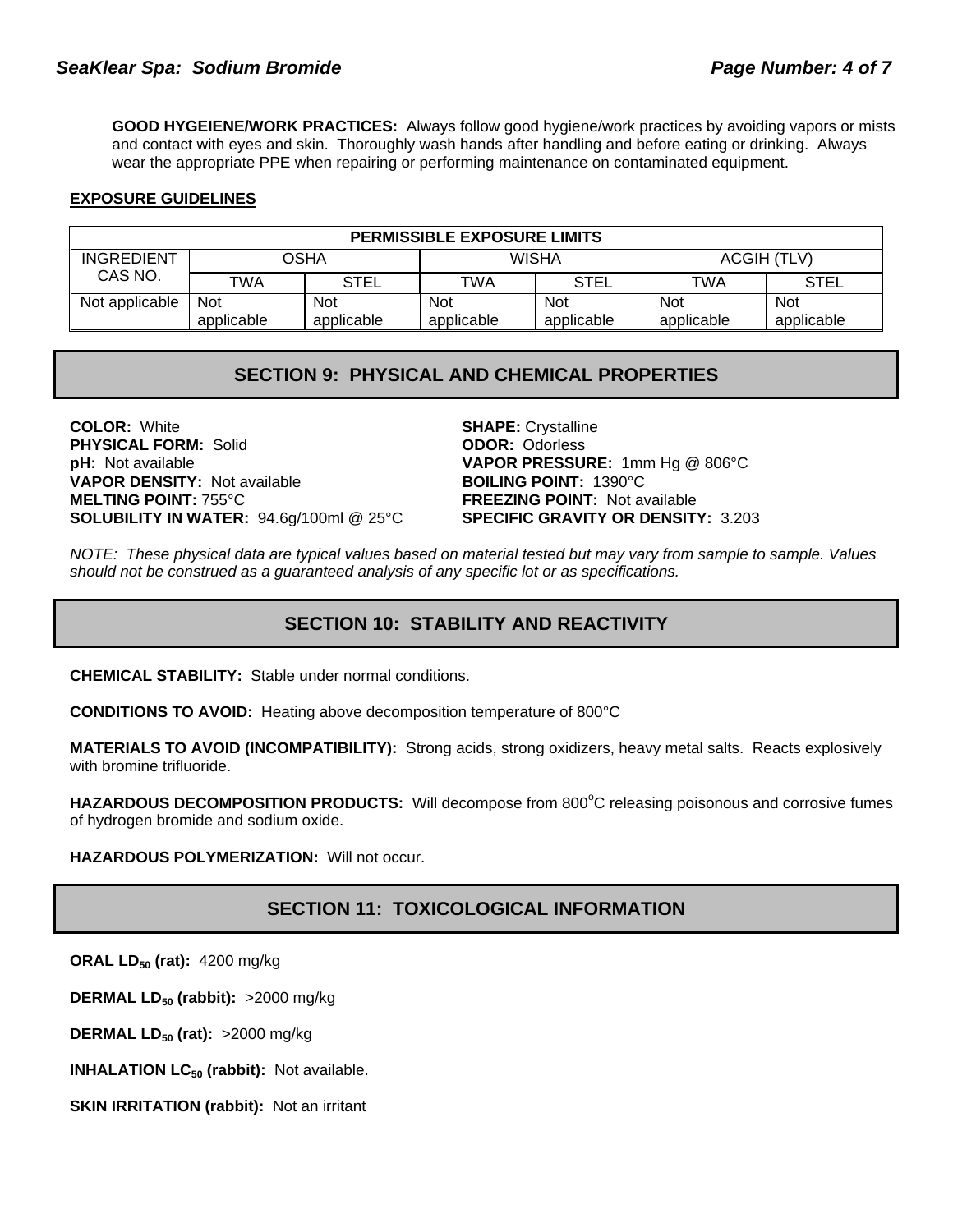**EYE IRRITATION (rabbit):** Slightly irritating

**SKIN SENSITIZATION (guinea pig):** Not a sensitizer

### **ADDITIONAL INFORMATION:**

 **MUTAGENICITY:** Does not induce DNA repair in cultured human epitheliod cells. Not clastogenic in human lymphocytes metaphase analysis. Not mutagenic by the Ames test.

**REPRODUCTIVE TOXICITY:** Sodium bromide has been shown to cause embryo-fetal toxicity and malformations in rats at dose levels, which also produce maternal toxicity. The no-observed effect level (NOEL) is 100 mg/kg/day, and the acceptable daily intake (ADI) for sodium bromide from food and drinking water in humans is 1 mg/kg/day. Comparable high doses of sodium chloride (table salt) similarly cause malformations, embryo-fetal toxicity, and maternal toxicity in mice.

# **SECTION 12: ECOLOGICAL INFORMATION**

**ECOTOXICITY:** Not available.

**MOBILITY:** Not available.

**PERSISTENCE AND DEGRADABILITY:** Not available.

**BIOACCUMULATIVE POTENTIAL:** Not likely to occur since this material is highly soluble in water.

### **ADDITIONAL INFORMATION:**

**ENVIRONMENTAL FATE:** Sodium bromide is an inorganic salt, which fully dissociates in aquatic environment to bromide and sodium ions. It also undergoes degradation in soil to bromide ion (no further degradation or biodegradation will occur.)

### **AQUATIC TOXICTY:**

**96 HOUR LC<sub>50</sub> (rainbow trout):** >1000 mg/l 96 HOUR LC<sub>50</sub> (bluegill sunfish): >1000 mg/l **48 HOUR EC50 (daphnia magna):** >1000 mg/l

**AVIAN TOXICTY: ORAL LD<sub>50</sub> (bobwhite quail):** >2250 mg/kg **DIETARY LC<sub>50</sub> (mallard duck):** >5633 ppm **DIETARY LC<sub>50</sub> (bobwhite quail): >5633 ppm** 

# **SECTION 13: DISPOSAL CONSIDERATIONS**

If this product as supplied becomes a waste, it does not meet the criteria of a hazardous waste as defined under the Resource Conservation and Recovery Act (RCRA) 40 CFR 261. Please be advised that state and local requirements for waste disposal may be more restrictive or otherwise different from federal regulations. Consult state and local regulations regarding the proper disposal of this material.

*NOTE: Chemical additions, processing or otherwise altering this material may make the waste management information presented in this MSDS incomplete, inaccurate or otherwise inappropriate.*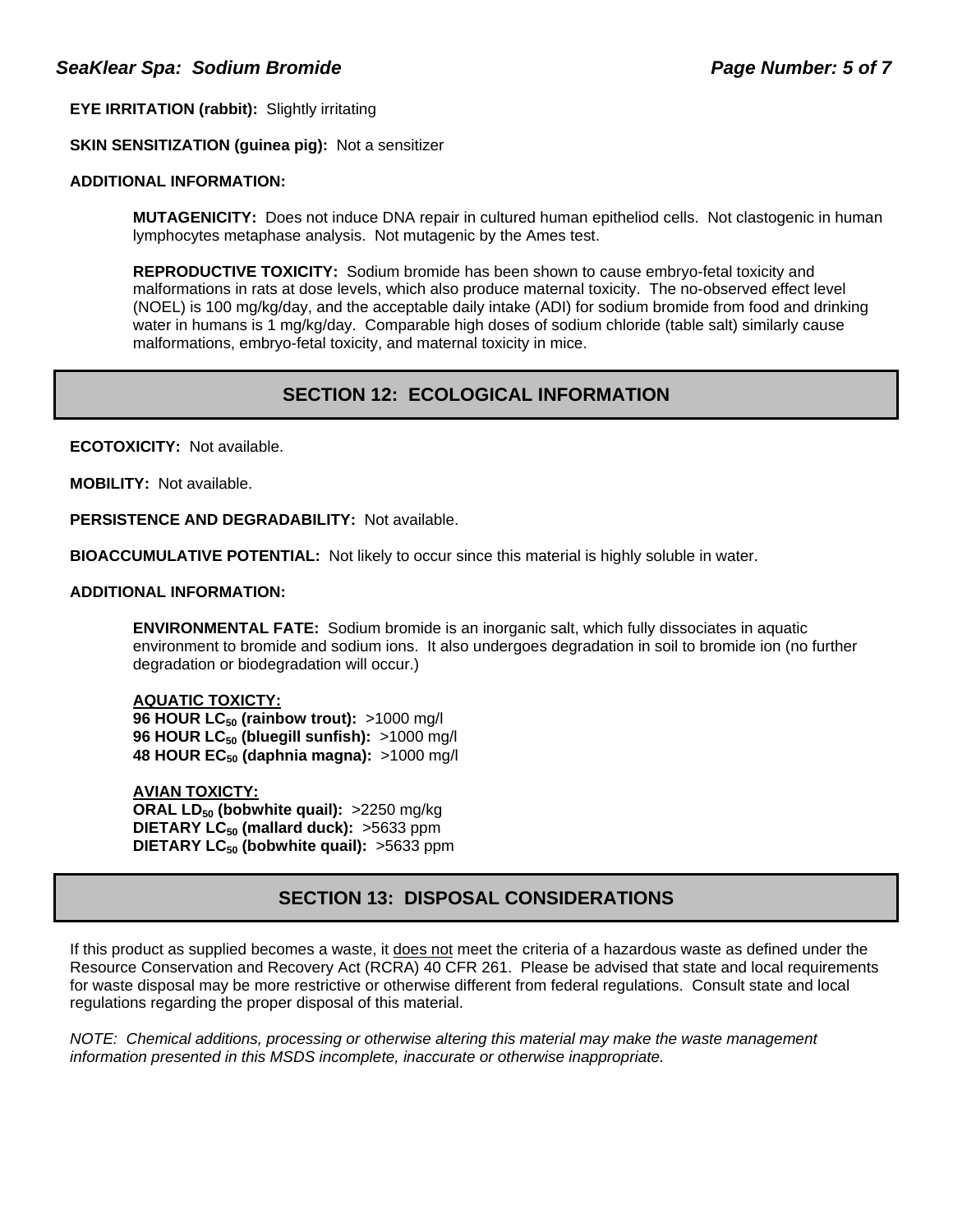## **SECTION 14: TRANSPORT INFORMATION**

### **U.S. DEPARTMENT OF TRANSPORTATION (DOT):**

**Proper Shipping Name:** Not Regulated Hazard Class: Not Regulated<br>**Identification Number (UN Number):** Not Regulated **Identification Number (UN Number): Packing Group (PG):** Not Regulated

# **SECTION 15: REGULATORY INFORMATION**

**TSCA STATUS:** Listed

### **CERCLA REPORTABLE QUANTITY (RQ):**

| CHEMICAL NAME  | D<br>ヽい        |
|----------------|----------------|
| Not applicable | Not applicable |

### **SARA TITLE III SECTION 302 EXTREMELY HAZARDOUS SUBSTANCES (EHS):**

| <b>CHEMICAL NAME</b> | <b>TPQ</b>     | <b>RQ</b>      |
|----------------------|----------------|----------------|
| Not applicable       | Not applicable | Not applicable |

**SARA TITLE III SECTION 311/312 HAZARD CATEGORIES:** Does this product/material meet the definition of the following hazard classes according to the EPA 'Hazard Categories' promulgated under Sections 311 and 312 of SARA Title III?

| <b>ACUTE HEALTH</b><br>HAZARD | <b>CHRONIC HEALTH</b><br>HAZARD | <b>FIRE HAZARD</b> | REACTIVE HAZARD | <b>SUDDEN RELEASE</b><br>OF PRESSURE |
|-------------------------------|---------------------------------|--------------------|-----------------|--------------------------------------|
| <b>YES</b>                    | YES                             | <b>NO</b>          | NO.             | ΝO                                   |

#### **SARA TITLE III SECTION 313 TOXIC CHEMICALS INFORMATION:**

| CHEMICAL NAME  | CAS NO.        | CONCENTRATION (%) |
|----------------|----------------|-------------------|
| Not applicable | Not applicable | Not applicable    |

**CALIFORNIA PROPOSITION 65:** The following chemical(s) is/are known to the state of California to cause cancer or reproductive toxicity:

| <b>CHEMICAL NAME</b> | CAS NO.        | CONCENTRATION (%) |
|----------------------|----------------|-------------------|
| Not applicable       | Not applicable | Not applicable    |

### **SECTION 16: OTHER INFORMATION**

**REVISION INFORMATION:**